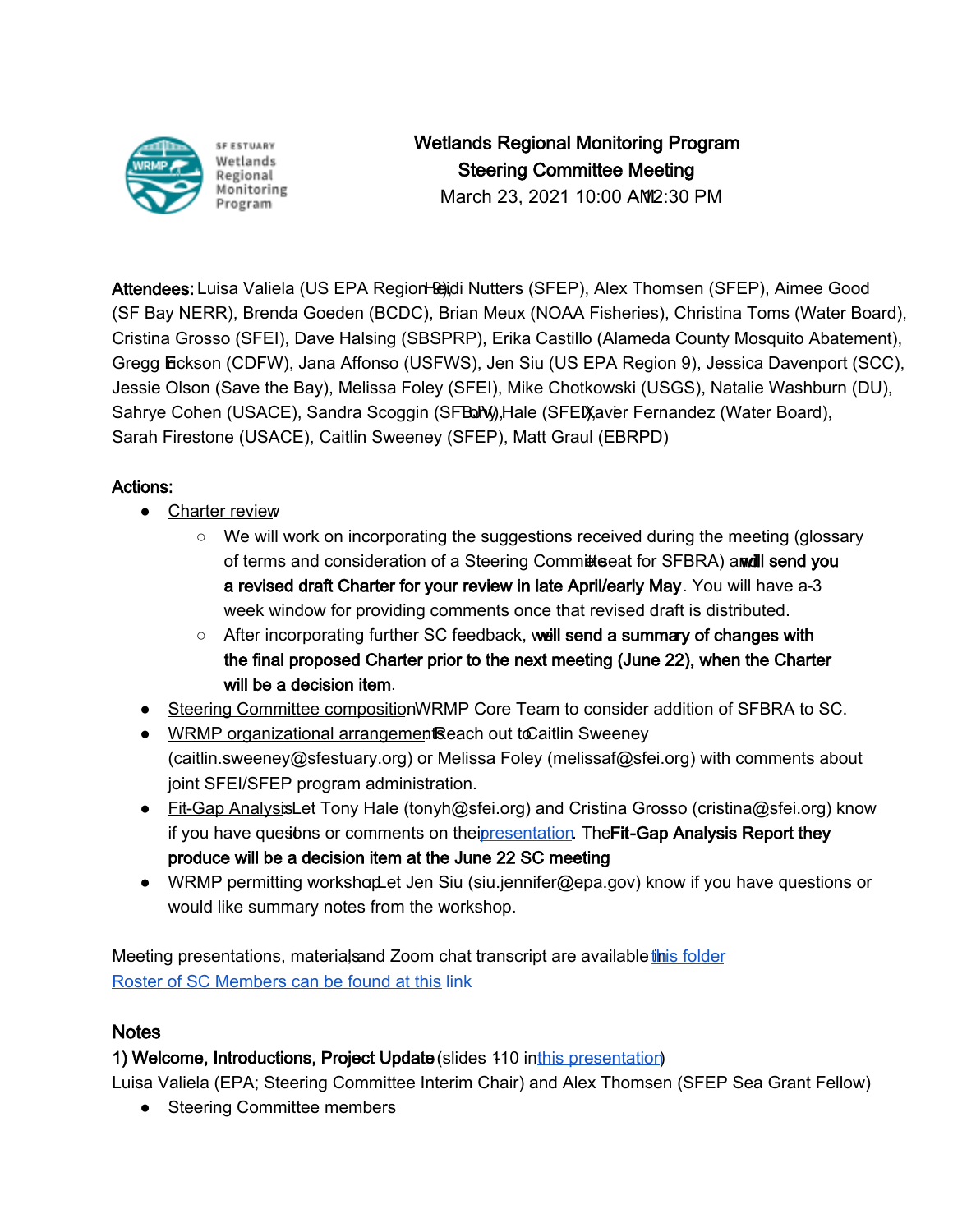- USFWS: Jana Affonso is a new member, replacing Kaylee Allen
- Ducks Unlimited: Natalie Washburn is a new alternate
- SCC: Jessica Davenport = primary, Moira McEnespy = alternate
- Team updates
	- Luisa Valiela is Interim Chair while Heidi Nutters is on maternity leave
	- Alex Thomsen is new Sea Grant State Fellow with the San Francisco Estuary Partnership
- WRMP permitting workshop (Jen Siu, EPA and WRMP Core Team) -- slides  $7 & 88$ 
	- $\circ$  Agencies agree WRMP has utility, but unsure how it will fit with current permitting mechanisms
	- WRMP staff to work with agencies to figure out how to employ WRMP; it will differ for each agency
	- Standard monitoring protocols across the region, reference sites, and regulatory requirements based on science are important
	- Want to set clear expectations, keep agencies fully informed of the scope of WRMP
	- Summary notes can be provided to anyone interested and can be put on website
- Note new meeting date of September 30, previously September 28 but changed due to State of the Estuary Conference dates

### 2) Draft WRMP Charterslides 1124 inthis presentation

Heidi Nutters and Alex Thomsen (SFEP)

- Charter process involved 4 meetings with working group members of the SC: Aimee Good, Dave Halsing, Erika Castillo, Melissa Foley, Xavier Fernandez. Draft was written up by SFEP staff (Heidi Nutters and Alex Thomsen) and presented to working group for review.
- Reviewed the major changes: Guiding Principles, Duties of SC and TAC, SC Focus Areas, SC Composition, SC Chair & Vice Chair, Workgroups
	- $\circ$  Note that Guiding Principles mention Bayelta coordination, but we're not expanding geographically at this time
	- $\circ$  SC Composition: balance between inclusion and achieving a streamlined, nimble process. Size and the type of decisions made are determining factors. Members limited to regulatory agencies, project inplementers, funders and community based organizations. Science institutions will be focused on TAC
		- Science institutions affected: SFEI, Point Blue (Julian Wood moving to TAC), USGS. All will have a rep on TAC
		- Suggestion that a glossary of terms could help define what is meant by "regulatory agencies" and other terms. Multiple members supported this
		- Discussion on instances where agencies have multiple "arms," e.g. regulatory and implementation, and where different arms should fit on different Committees. Some examples discussed were USFWS, USACE, BCDC. Generally, WRMP will work with agencies to determine where their representation makes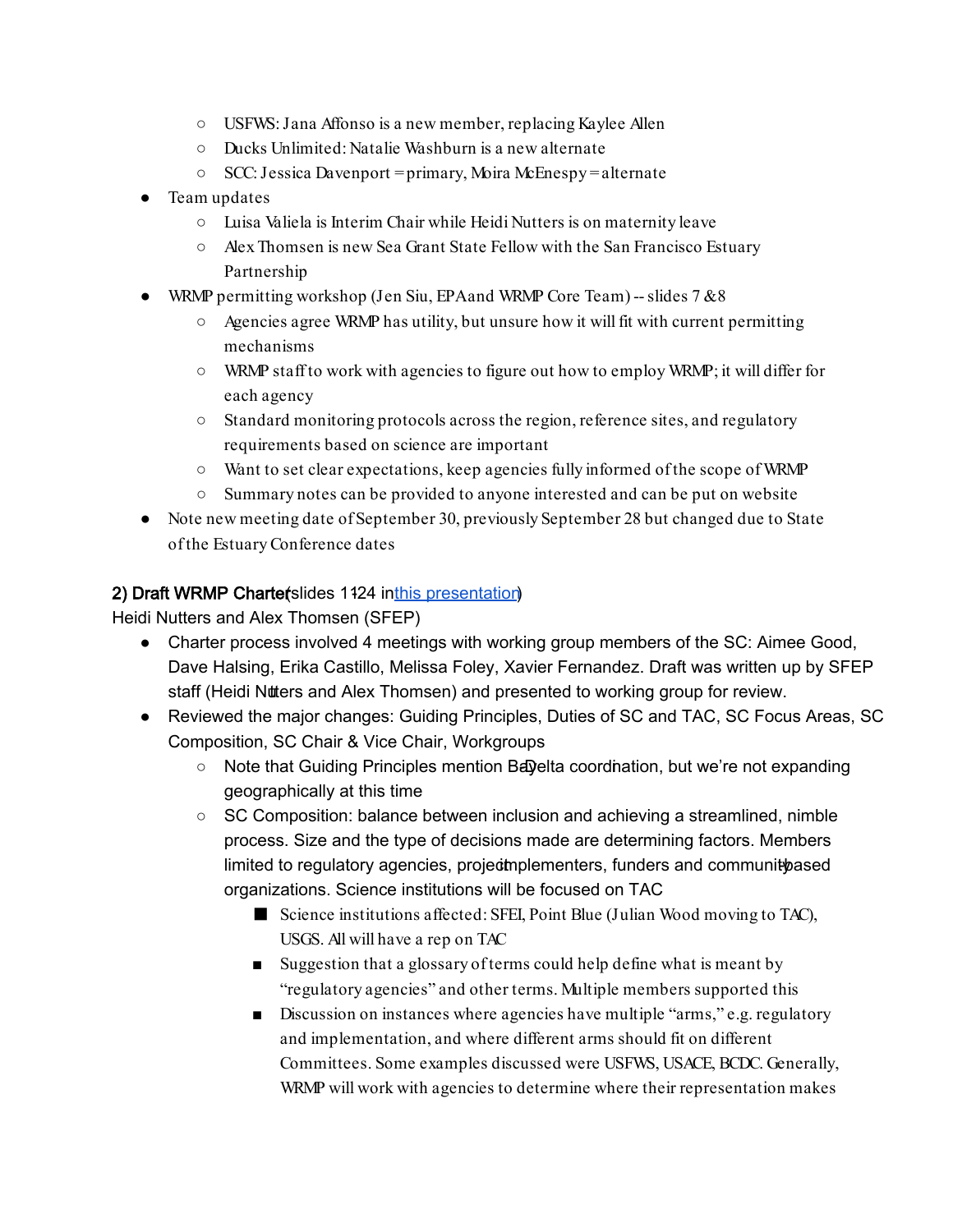sense, with several examples having regulators on SC and implementers/planners on TAC. Where silo-ing within agencies occurs, that agency must work to address it and WRMP representatives should flag issues if they recognize silos/communication issues within an agency.

- Suggestion to add a seat on SC for SFBRA
- SC Chair & Vice Chair: currently Heidi with Luisa as Interim
	- Currently, Chair is non-voting. This will change as the Program is implemented
- Workgroups: Charter describes formal and informal workgroups
	- No current formal workgroups
	- Examples of current informal workgroups: Charter working group of SC members, fish/fish habitat working group of TAC members
- SC members were polled via Zoom "Raise Hand" function on whether they want more time for discussion or will be ready to receive the Charter as a decision item at the June 22 SC meeting. Most were in favor of making a decision on the Charter at June meeting.

# 3) WRMP Organizational Arrangement slides 2526 inthis presentation

Caitlin Sweeney (SFEP) and Melissa Foley (SFEI)

- Context: at last SC meeting, we discussed straw proposal. Moving towards joint staffing model. Looking at some examples, including SFBRA
- SFEI & SFEP exploring collaborative program admin. Draws on ~30 years of collaboration. SFEI is nonprofit & JPA. SFEP is a regional government agency. Allows for agility in staffing needs & flexibility in pursuit of funding sources
- Graphic (slide 26) depicts SFEI/SFEP as supporting the work of the WRMP. Lots of room for partners. The hope is that additional organizations not directly represented on Committees will be connected through the monitoring network at for represented by the partnershipbased organizations directly involved in WRMP
- Discussion
	- Overall support, with reminder of suggestion to consider SFBRA having an SC seat
	- Discussion about coordination with the CA Wetland Monitoring Workgroup (CWMW), with examples given on how WRMP has overlap with CWMW: Josh Collins and Xavier Fernandez involved in both, and fish workgroup being formed by TAC will likely also have connections. Comments pointed out that some sort of formal agreement might introduce additional bureaucracy, but recognized the need to be consistent with their framework and the ability to build in places in WRMP data/science framework where we are leveraging their work.

# 4) Consensus Proposal for Benchmark Site Network *presentation here*

Christina Toms (Water Board; TAC Chair)

- Not many changes since December meeting
- Reviewed Guiding Principles & Priority Recommended Actions based on Guidinestions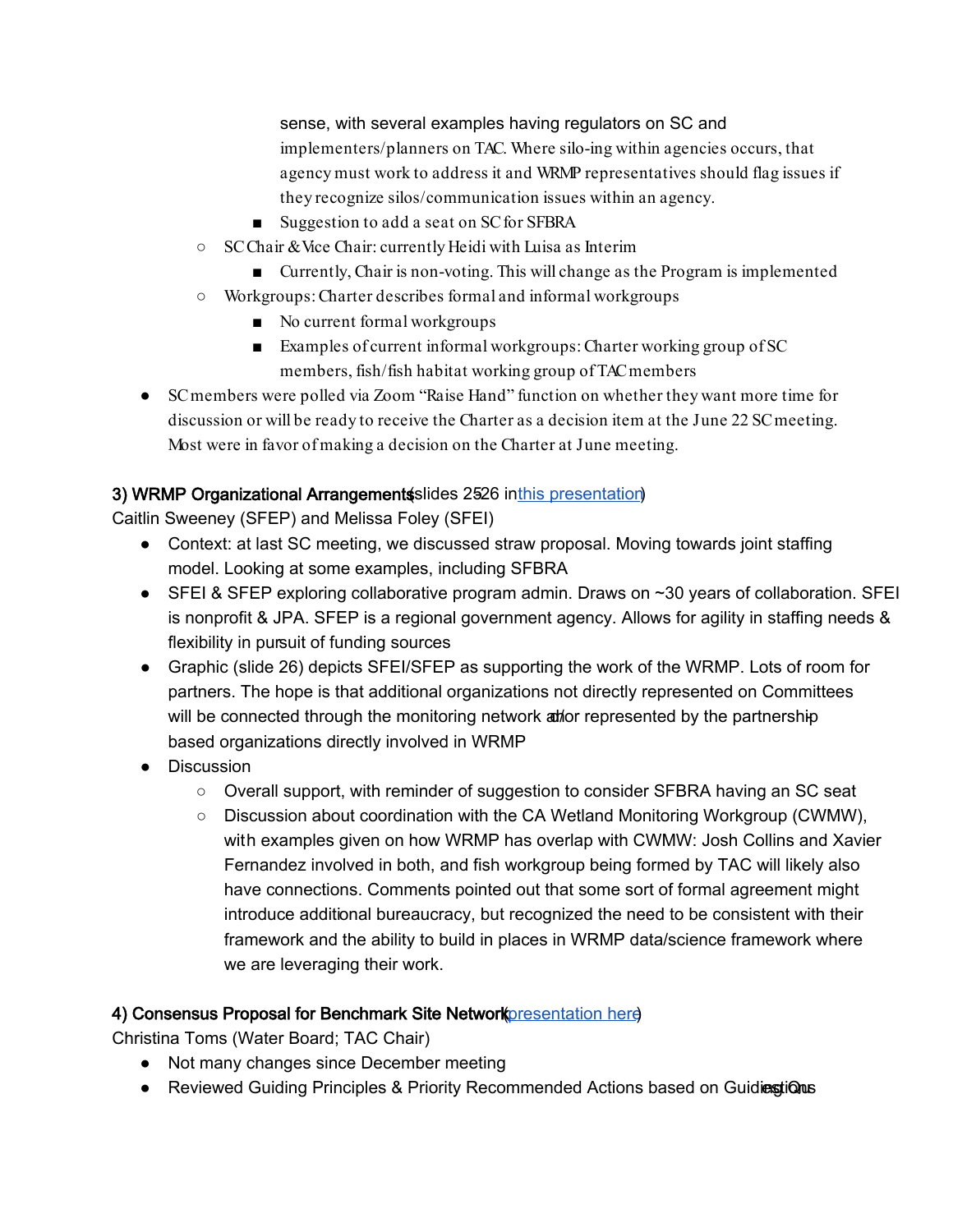- Proposal outlines ideal vision for Site Network
	- Each subregion (Suisun, San Pablo, Central, South, Lower South Bay) has Benchmark (older marshes, "canaries in the coal mine"), Reference (targets for restoration projects), and Project sites (variety of design & management approaches)
	- TAC site selection steps: established list of criteria (reviewed by SC in December) looked at list of candidate Benchmark Sites throughout Estuary, did qualitative assessment. Some members did quantitative exercise and arrived at same conclusions as qualitative assessment.
	- Want to be able to monitor upland transgression, accretion, not just drowning
	- Not every Benchmark Site addresses all Guiding Questions and criteria
	- Geographic Core (necessary to address all 5 Guiding Questions) & Process-based sites (necessary to address a subset of Guiding Questions, particularly on role of freshwater  $\&$  sediment in supporting resilience  $\&$  population ecology) -- see slide 11
	- Viewed map: Wildcat Creek & Laumeister Marsh protect vulnerable communities. Inform GQ 5, understand role of tidal wetlands in addressing environmental justice concerns
	- Discussion on the caveats slide that there will be differences in all subregions due to factors like wind and wave fetch, with TAC highlighting differences in the South Bay due to differences in both wave fetch & substrate. Key is to identify appropriate Reference & Project sites considering things like wave fetch
- Indicators proposed to study at Benchmark Sites
	- Focus on remote sensing, physical processes, vegetation. TAC still working on biological & ecological indicators, developing workgroups to refine these indicators
	- Reviewed Level 1, 2, 3 indicators proposed to be monitored at Benchmark Sites (slides 13-15)
		- Context given for CRAM: Fits within WRAMP (Wetland and Riparian Area Monitoring Plan) -- statewide initiative that goes back to  $\sim$ 2000. State Board & other agencies came up with umbrella of how to protect wetlands no longer under federal jurisdiction. Became statewide water quality monitoring initiative. CWMW part of that. Have mostly focused on Level 2, less on Levels 1  $& 3.$  Level 1, 2, 3 came out of EPA guidance.
		- Additional details added on SSC monitoring: working closely with Bay RMP sediment workgroup to understand sediment connections between systems. Existing sediment monitoring/studies informed selection of several sites. Hope is that additional funding will enable establishment of more offshore SSC monitoring, maybe link w/ strategic sediment placement project.
- Next steps for TAC on slide 16. Establishing Benchmark Sites is a launching point
- Discussion
	- Discussed that the TAC is in support of these proposed sites -- they have come up in 5 TAC meetings. All are excited about geographic scope, range of projects and processes